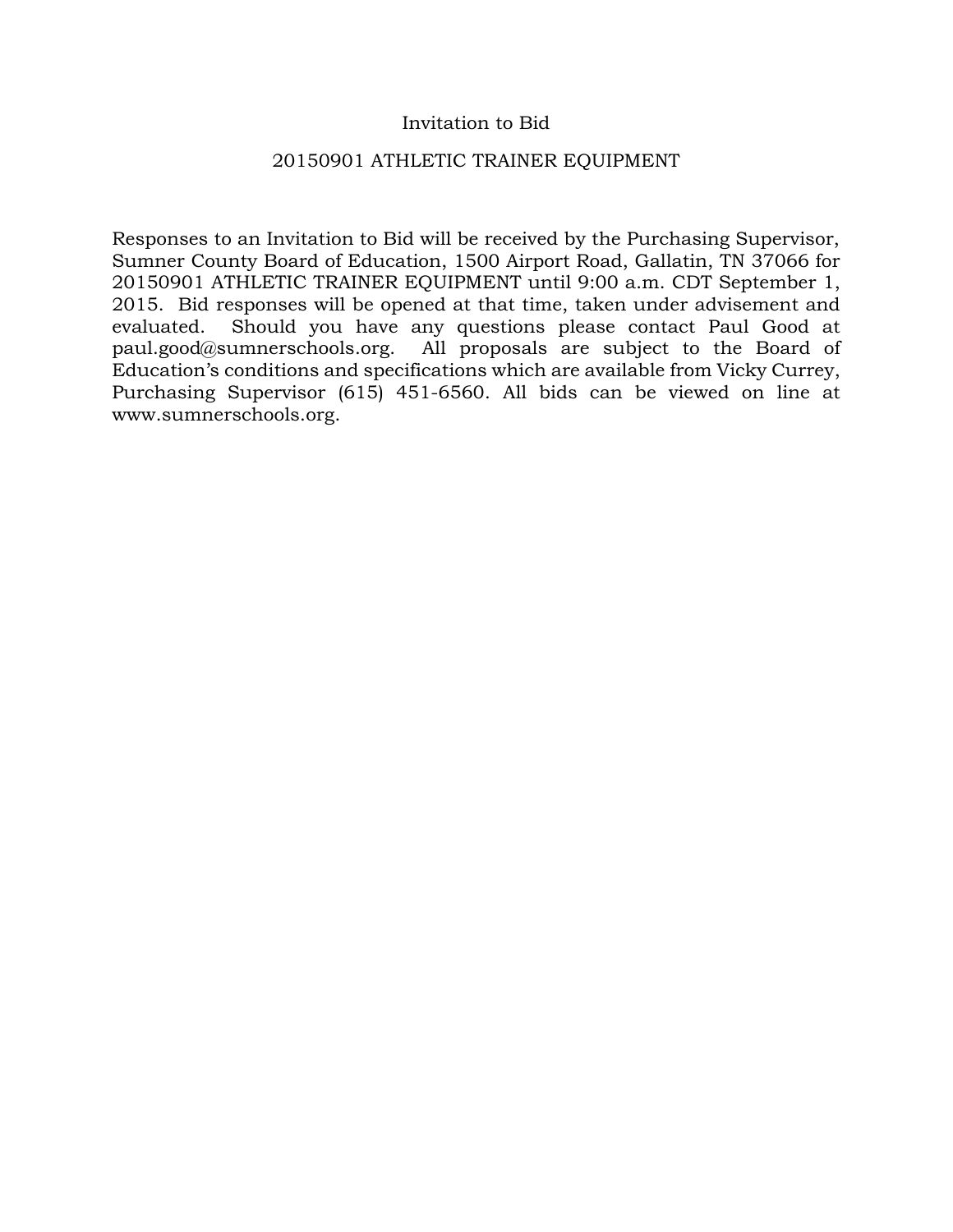#### **NOTICE TO RESPONDENTS**

Responses to an Invitation to Bid will be received by the Purchasing Supervisor in the SUPPORT SERVICE FACILITY CONFERENCE ROOM, Sumner County Board of Education, 1500 Airport Road Gallatin, TN 37066. They will be received until **9:00 A.M. Local Time SEPTEMBER 1, 2015** for **20150901 ATHLETIC TRAINER EQUIPMENT**, at which time the responses will be opened, taken under advisement and evaluated. *BIDS WILL BE POSTED ON www.sumnerschools.org* 

#### **GENERAL REQUIREMENTS AND CONDITIONS**

-------------------------------------------------------------------------------------------------------------------------------

- 1. The Sumner County Board of Education reserves the right to accept or reject any and/or all responses in whole or in part, and to waive informalities therein.
- 2. Any responses received after the scheduled closing time for the receipt for responses will not be considered.
- 3. If a mistake is discovered after the responses are received, only the Sumner County Board of Education may allow the respondent to withdraw the entire response.
- 4. Partial payments will not be approved unless justification for such payment can be shown. Terms will be net 30 days.
- 5. Payment will not be made until the said **20150901 ATHLETIC TRAINER EQUIPMENT** are inspected and approved as meeting all specifications by persons appointed by the Sumner County Board of Education.
- 6. Responses submitted must be in a sealed envelope and marked on the outside as follows: **RESPONSE: 20150901 ATHLETIC TRAINER EQUIPMENT DEADLINE: SEPTEMBER 1, 2015 @ 9:00 A.M.**
- 7. Facsimile responses will not be considered.
- 8. If a successful bidder violates any terms of their bid, the contract, school board policy or any law they may be disqualified from bidding for a period of two years for minor violations or longer for major violations. Bids from disqualified bidders will not be accepted during the period of disqualification.
- 9. Prices quoted on the response (if any) are to be considered firm and binding until the said **20150901 ATHLETIC TRAINER EQUIPMENT** are in the possession of the Sumner County Board of Education.
- 10. No purchase or contract is authorized or valid until the issuance of a Board Purchase Order in accordance with Board Policy. No Board Employee is authorized to purchase equipment, supplies or services prior to the issuance of such a Purchase Order.
- 11. Any deviation from these stated terms, specifications and conditions must be coordinated with and approved in writing by the Purchasing Supervisor, Vicky Currey (615) 451-6560.
- 12. All bids that exceed \$25,000 must have the Company Name, License Number, Expiration Date thereof and License Classification of Contractor listed on outside of sealed envelope. As required by State of Tennessee Code Annotated 62-6-119.
- 13. The awarded bidder will be required to post a performance and payment bond in the amount of 25% of the contract price if it exceeds \$100,000 as stated by State of Tennessee Code Annotated 12-4-201.
- 14. If the project cost in excess of \$25,000 a performance bond must be secured by the requesting party in an amount equal to the market improvement value.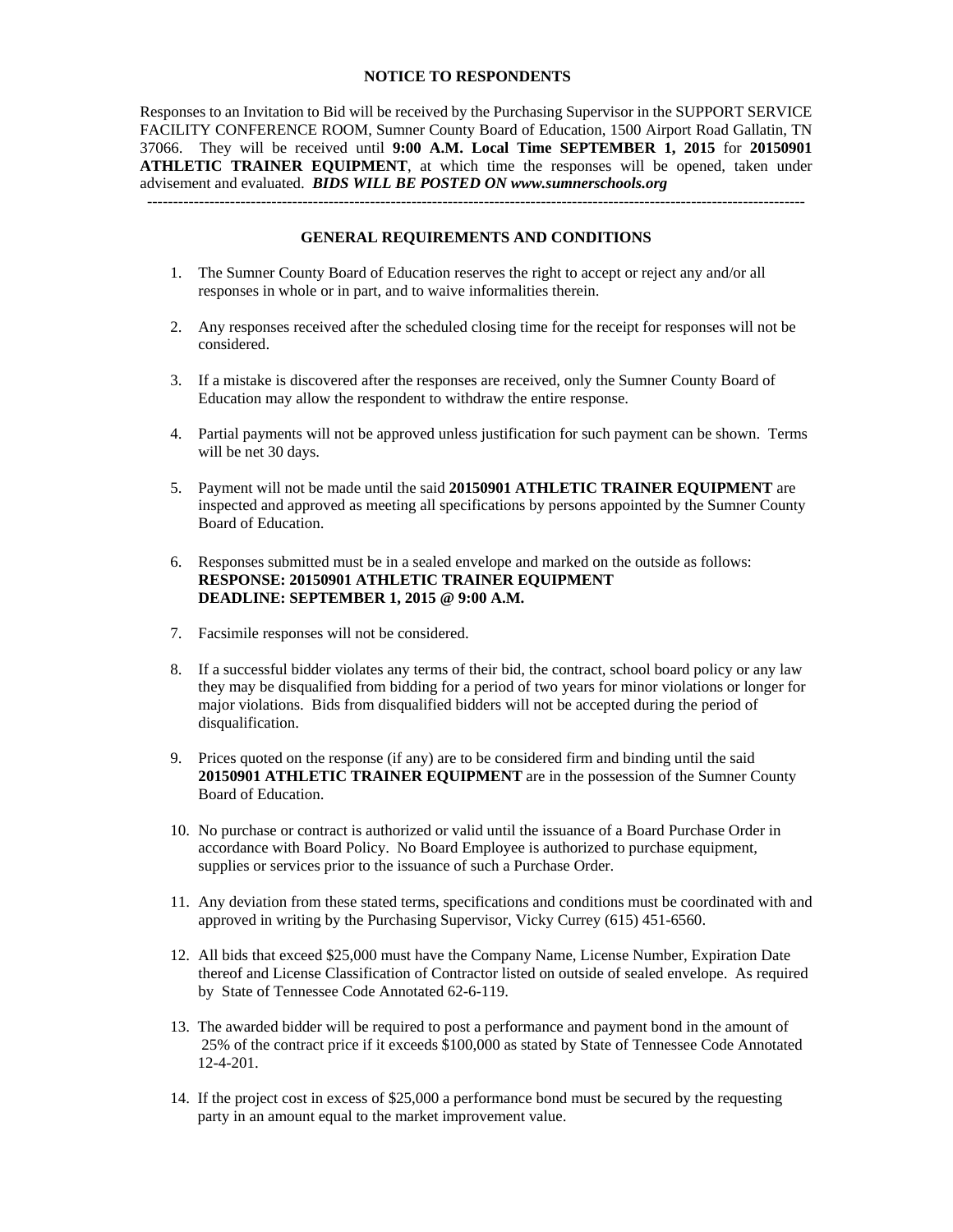# **20150901 ATHLETIC TRAINER EQUIPMENT**

The Sumner County Board of Education, herein known as "School System", is soliciting bids for the purchase of athletic trainer equipment. The bid must include associated cost for the equipment and delivery. Delivery will be made to three, individual locations. The School System reserves the right to order more or less of any item.

Questions related to the specifications must be directed to Paul Good – Sumner County Schools Sports Medicine at paul.good@sumnerschools.org.

The following specifications represents the preferred specification. The School System shall accept items that are equal to or better than the referenced equipment. Vendors are to guarantee the bid price for ninety (90) days from the date of bid opening. The vendor must indicate, on a separate page, a list of all the equipment to include the price, brand and model.

Delivery Address: White House High Attn: Paul Good – Athletic Trainer 508 Tyree Springs Road White House, TN 37188

- Oakworks Portable Taping Table Game Package Black
- Hausmann Smart Cart Folkstone Gray
- Schwinn AD6 Airdyne Bike
- Model 7650 Portable Treatment/Sideline Table 73" x 28" Black
- **BOSU Pro Power Play Pro Pack**

Delivery Address: Beech High Attn: Paul Good – Athletic Trainer 3126 Long Hollow Pike Hendersonville, TN 37075

- Gameready Goodwill Enhanced
- Waterboy Generation 2 Vertical Power Model
- BOSU Balance Trainer
- Plyometric Rebounder Package
- Clinton Value-Plus Base Cabinets (2 doors / 1 drawer); Dark Cherry (front & side); Fossil Top
- Ultimate Trainer's Trunk
- CruthPac Plus w/ Wheels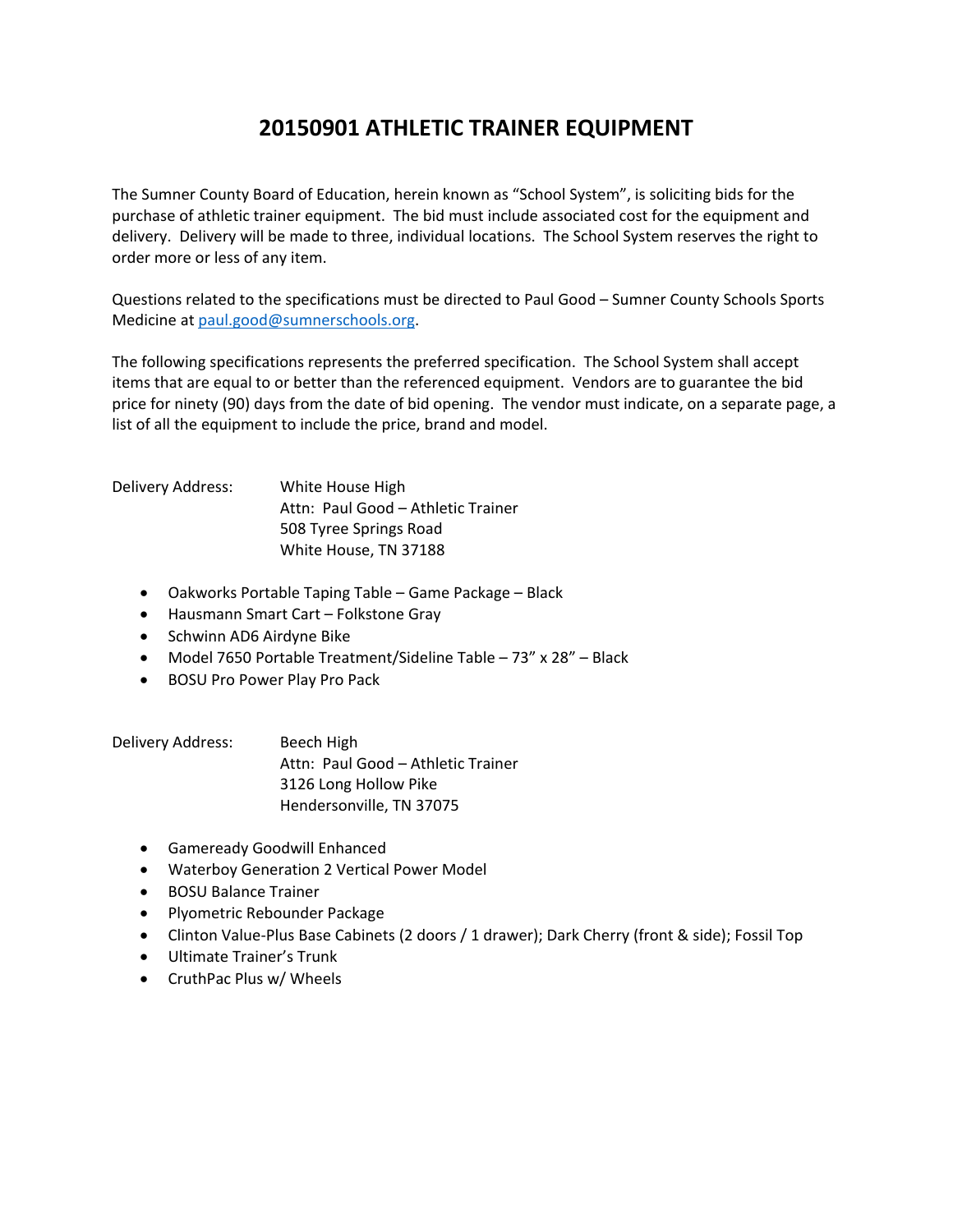Delivery Address: Hendersonville High Attn: Paul Good – Athletic Trainer 123 Cherokee Road Hendersonville, TN 37075

- Medic XL Carbon Black Mobile AT Center
- Oakworks Prone Pillow
- Exercise Bike
- Padded Plyometric Boxes